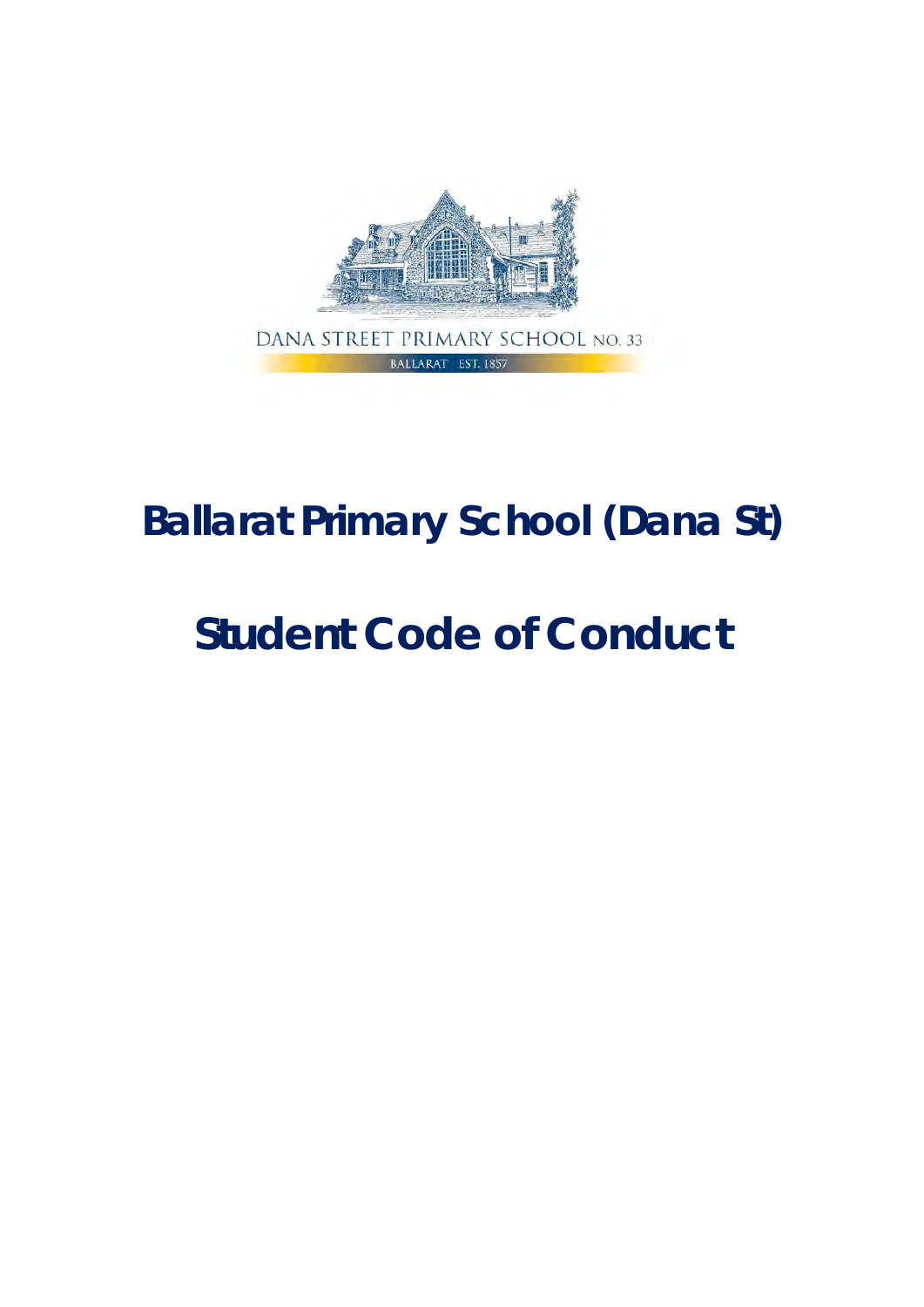# **SCHOOL VALUES**

At Dana St Primary School, our school values are very important and provide the foundation for our behaviours in all contexts within our school community. These values are:

**Respect & Care** We use courtesy and kindness at all times. We allow ourselves and others to do our best.

**Responsibility**  We understand that our actions affect others. We own our own behaviours and respect others' property and personal space.

**Inclusion, Tolerance & Understanding**  We value diversity and have equal respect for all members of our school community.

**Excellence** We give our personal best at all times. We have high expectations of ourselves and strive to meet them.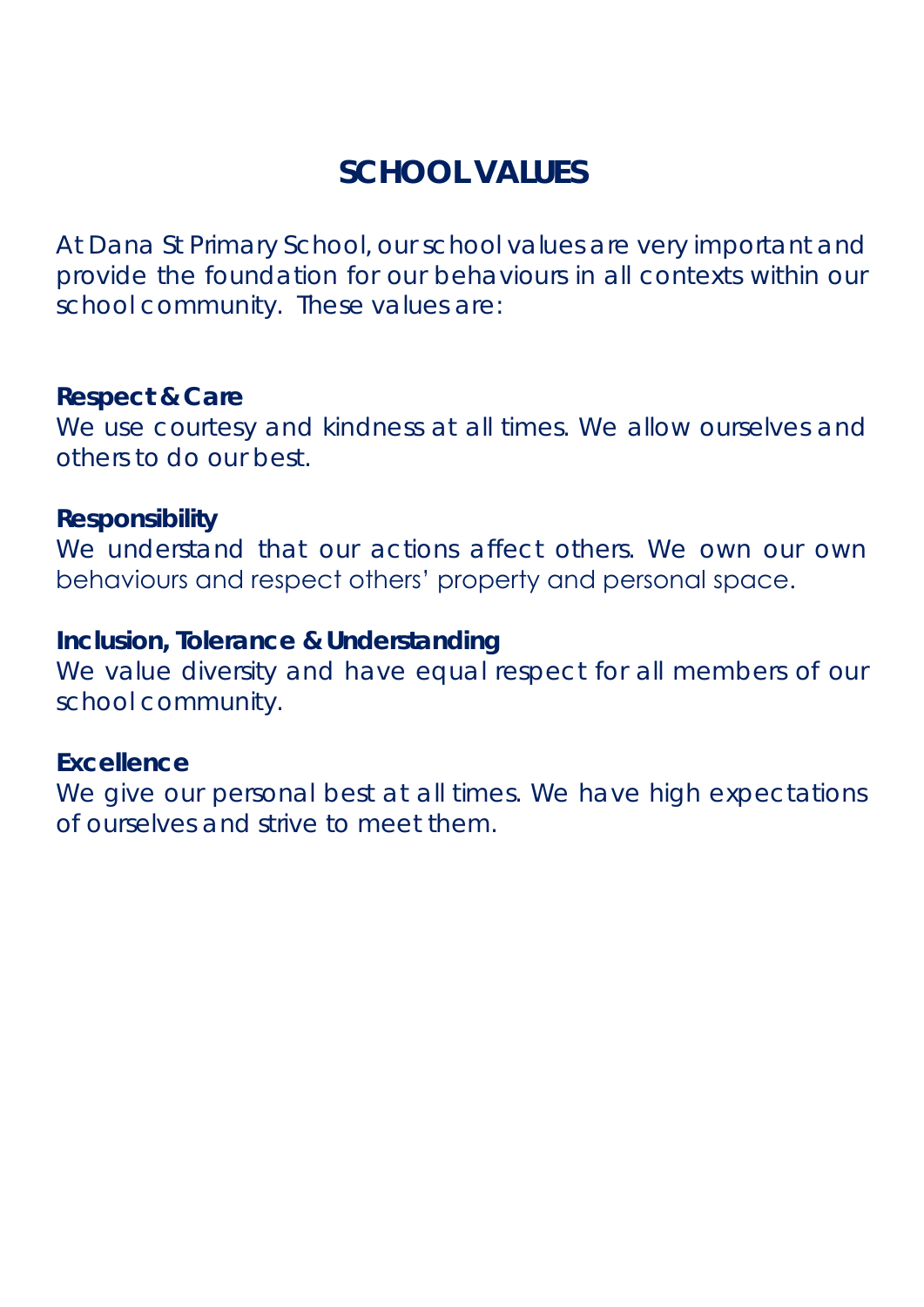# **Rights of Students at Dana St Primary School**

- The right to learn and play in a safe, secure, stimulating and positive environment.
- The right to be respected and valued.
- The right to express ideas and opinions in a positive way, and to be listened to.
- The right to have fair access to school resources.

# **Responsibilities of Students at Dana St Primary School**

- To act responsibly and work to the best of your ability.
- To respect the rights of others.
- To be cooperative and considerate.
- To share and care for resources.

#### **Rights of Staff Members:**

Staff members have the right to:

- Work with students in a cooperative and safe environment.
- To be treated with courtesy and respect by all members of the school community

#### **Rights of Parents/Guardians:**

Parents/ Guardians have the right to:

- To expect that their child is being educated by well-informed staff who are continually improving their own skills and knowledge.
- To be treated with fairness respect by all members of the school community
- To be informed about their children's progress at school, as well as any issues or concerns that the school staff might have.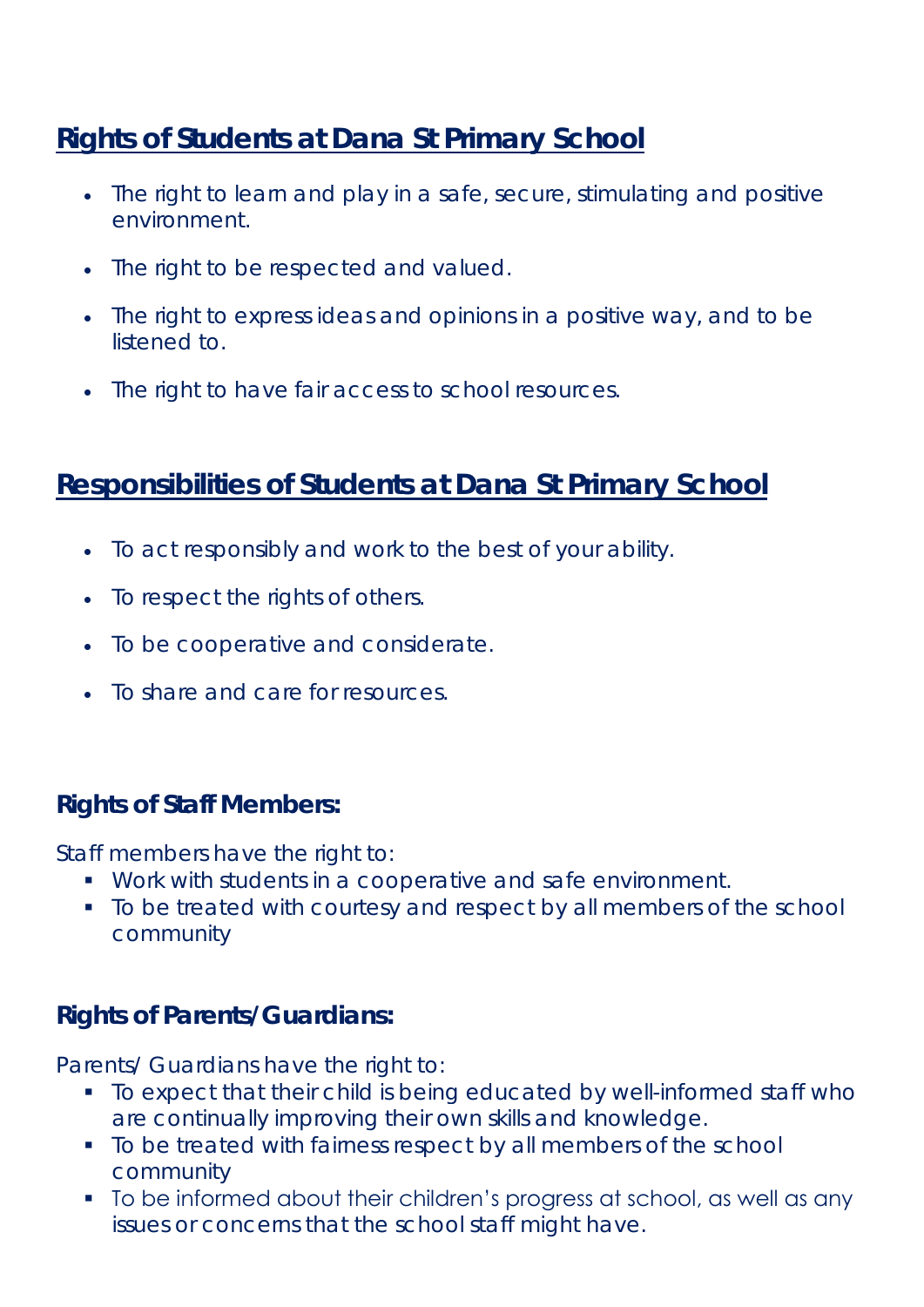### **BEHAVIOURAL EXPECTATIONS**

At Dana St Primary School we have high behavioural expectations that are underpinned by our school values. All students are expected to:

- **1. RESPECT OTHER STUDENTS** Treat other students fairly and with courtesy and kindness.
- **2. RESPECT ALL STAFF MEMBERS** Treat staff members with courtesy and follow instructions.
- **2. BE RESPONSIBLE FOR YOUR OWN ACTIONS** Understand that your actions affect others. Own your behaviour if it is inappropriate. Allow others to play and work without interference. Care for your own, school and others' property.
- **4**. **INCLUDE OTHERS IN WORK AND PLAY**

Be tolerant and understanding. Respect that although we have differences, we are all part of the same community and deserve to be included.

 **5. STRIVE FOR EXCELLENCE**

 Aim high. Show grit. Lock into learning and give everything a red-hot go.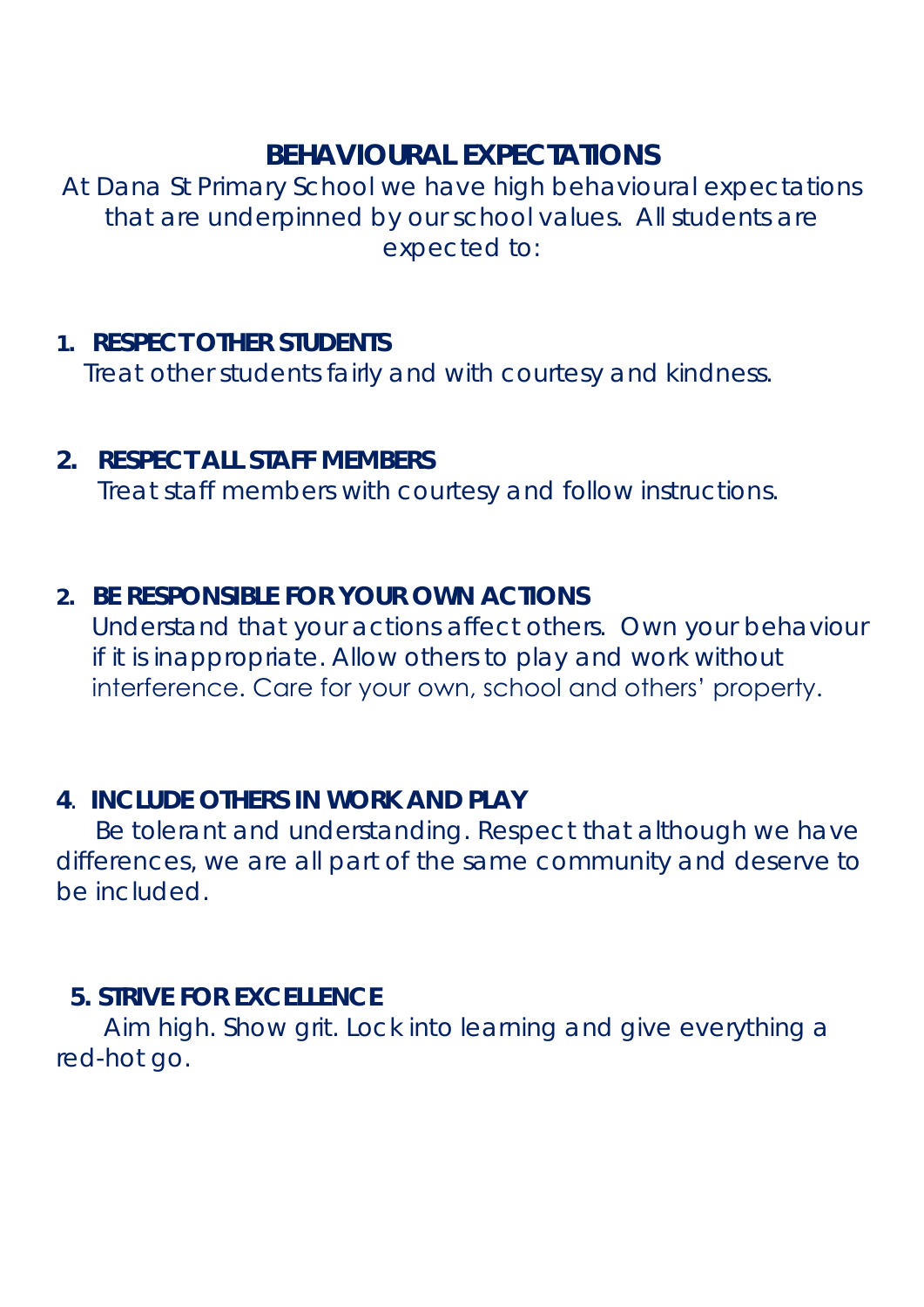**We consistently promote our school values to all members of our school community.**

We strive to give positive attention to the students who are demonstrating our school values and expectations. Appropriate behaviour in the classroom and the schoolyard will be rewarded and recognised with praise, positive recognition, certificates and awards.

Sometimes, students demonstrate inappropriate behaviours in their relationships with others. At our school, we have several ways of managing these issues, both inside the classrooms and outside in the school yard.

# **RESTORATIVE PRACTICES**

At Dana St Primary School we use an approach called restorative practices to resolve conflict, repair harm and encourage positive relationships. The students assist in solving the problem. The intended aim is valuable learning in how to resolve conflict and changing inappropriate behaviours.

Throughout this process the following questions may be used: What happened? Was anyone hurt? Who was involved? (Each child to tell their story) What can we do about this? What do we agree to do about this?

The aim is to restore relationships and for students to learn that we can overcome problems and move on in a harmonious way.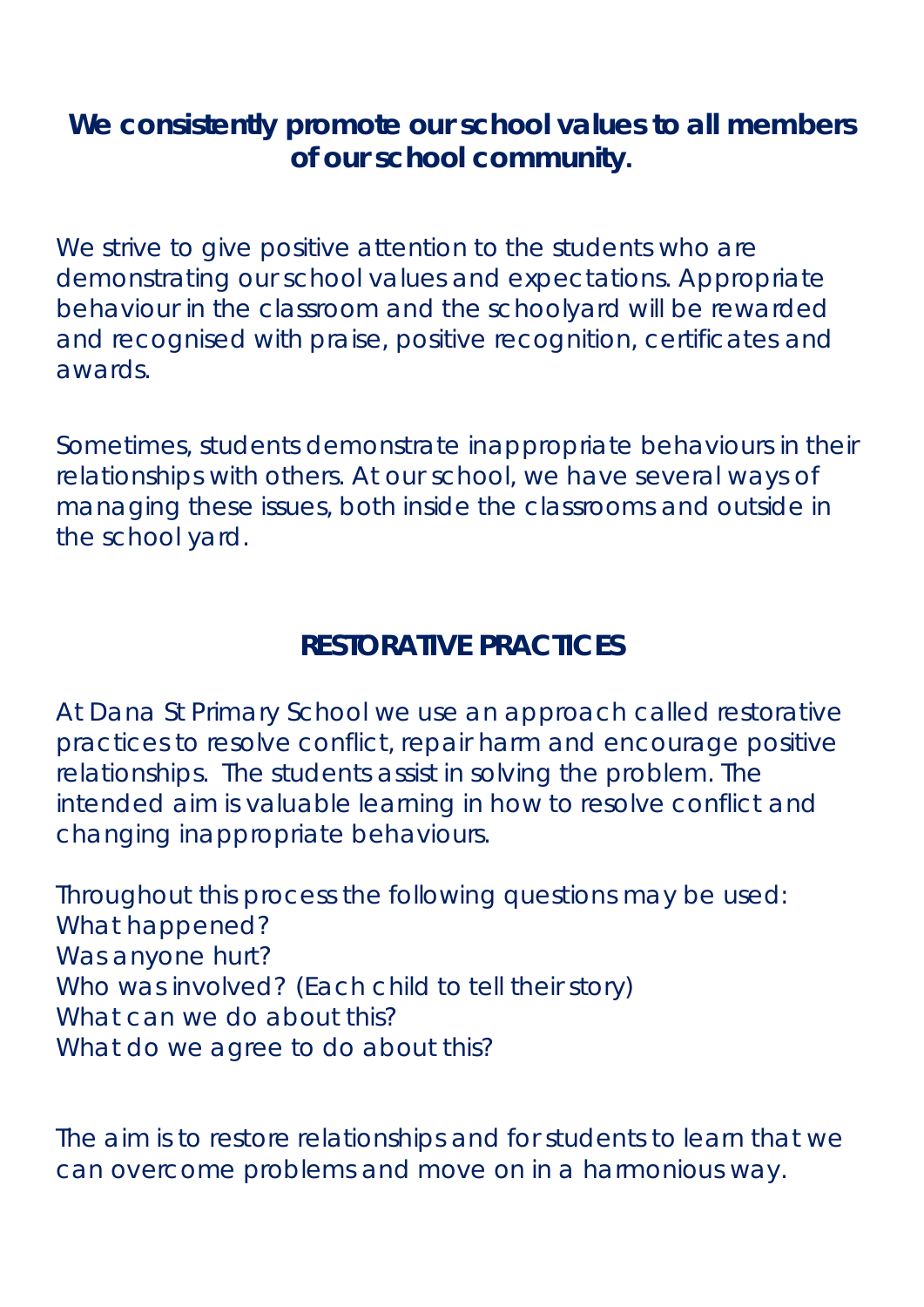### **PROCEDURES**

At Dana St Primary School we have procedures to follow if students are displaying inappropriate behaviour.

**IN THE CLASSROOM:**

#### *CLASSROOM TRAFFIC LIGHTS*

Each class / specialist area will have a traffic light poster that outlines each level of the lights.

|                 | <b>BLACK</b>                                                                                                                                                                                                                    |
|-----------------|---------------------------------------------------------------------------------------------------------------------------------------------------------------------------------------------------------------------------------|
|                 | I have refused to go to Time Out and/or my behaviour                                                                                                                                                                            |
|                 | needs to be dealt with by the Principal or Assistant                                                                                                                                                                            |
|                 | Principal                                                                                                                                                                                                                       |
|                 | Red: 3rd                                                                                                                                                                                                                        |
|                 | Time Out in another class until I have completed my work/                                                                                                                                                                       |
|                 | calmed down.                                                                                                                                                                                                                    |
|                 | When I return I will sit in an isolated area to show that my                                                                                                                                                                    |
|                 | behaviour has improved before I am invited to return to                                                                                                                                                                         |
|                 | my normal working area.                                                                                                                                                                                                         |
|                 | Amber: 2nd                                                                                                                                                                                                                      |
|                 | I am moved to an isolated area of the class e.g. own                                                                                                                                                                            |
|                 | table. I get a chance to improve my behaviour before                                                                                                                                                                            |
|                 | being invited back to my normal working area.                                                                                                                                                                                   |
|                 | Green: 1st                                                                                                                                                                                                                      |
|                 | Warning. I get a chance to improve my behaviour                                                                                                                                                                                 |
|                 |                                                                                                                                                                                                                                 |
|                 |                                                                                                                                                                                                                                 |
|                 | *There is black all the way around the lights, therefore, if                                                                                                                                                                    |
|                 | my behaviour is extreme I can go straight to black from                                                                                                                                                                         |
|                 | any colour                                                                                                                                                                                                                      |
| <b>ALL 1000</b> | $\sim$ 1. The state of the contract of the contract of the contract of the contract of the contract of the contract of the contract of the contract of the contract of the contract of the contract of the contract of the cont |

There will be a section along the side for students to place/write their name if they receive a warning.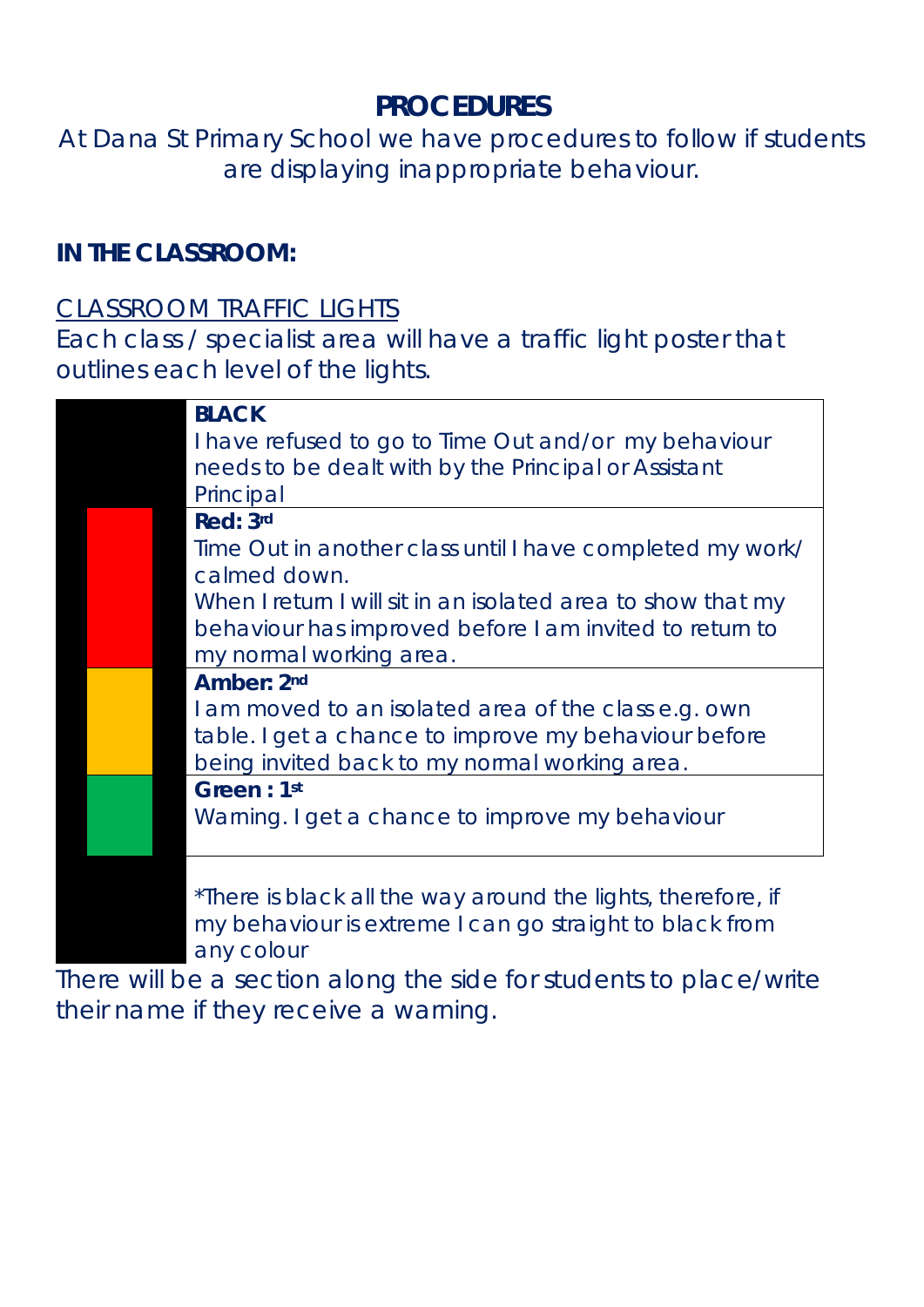# **IN THE SCHOOL GROUNDS:**

We encourage all of our students to use their WITS:



If students are not following our procedures or not behaving appropriately, the following steps will take place:

STEP 1: Warning

STEP 2: 'Time out' in yard with child directed to sit on a designated seat.

STEP 3: Removed from playground and followed up with Principal/ Assistant Principal

#### **SEVERITY CLAUSE – all contexts**

In the event of severe misbehaviour, a student will be immediately removed from the classroom and /or playground with the support of Principal staff where necessary.

The Principal/ Assistant Principal will have a discussion with the student, explain consequences and consult with relevant teacher before the student re-enters the classroom or playground.